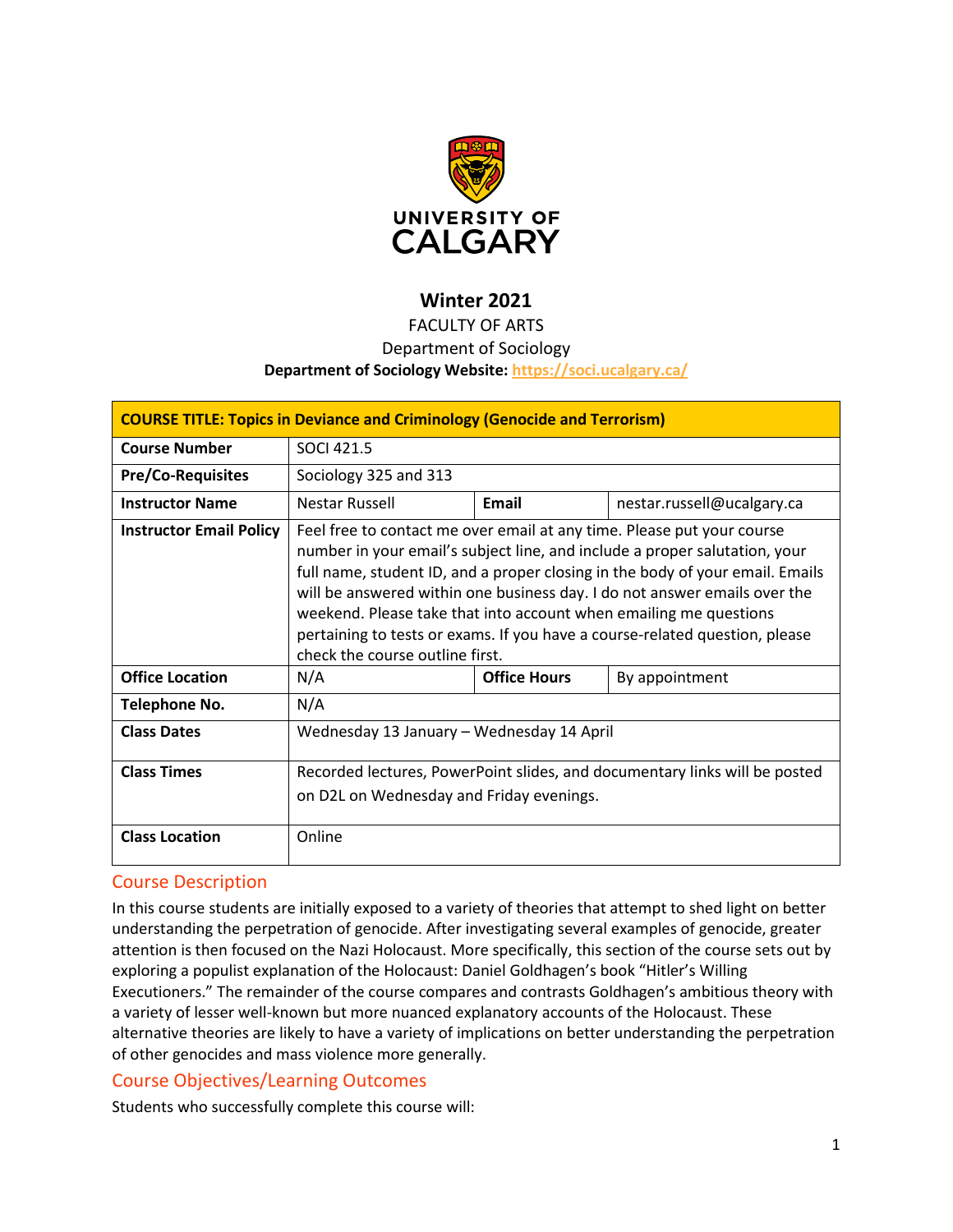- 1. Acquire a strong general understanding of the topic of genocide (exploring issues including, among others, definitional problems, legitimacy and factors that contribute to perpetration).
- 2. Obtain a basic historical overview of the Nazi Holocaust (and various theoretical frameworks which have attempted to better understand this act of genocide).
- 3. Gain a strong grasp of theories on seemingly incomprehensible acts of mass violence by scholars like Norbert Elias, Roy Baumeister, Stanley Milgram, and others.
- 4. Explore the relationship between the social construction of crime and acts of mass violence.
- 5. Develop a critical and self-reflexive lens in relation to the study of genocide.

#### Course Format

**This course will be asynchronous**. Twice a week—on Wednesday and Friday evenings—recorded video lectures will be posted on D2L. Accompanying these lectures will be PowerPoint lecture slides.

#### Learning Resources

Alvarez, A. (2010). *Genocidal crime*s. London: Routledge.

There is also a **course pack** for this course (available at the bookshop).

Other readings may be assigned during the course.

### Learning Technologies and Requirements

There is a D2L site for this course which contains relevant class resources and materials (see d2L.ucalgary.ca).

In order to successfully engage in their learning experiences at the University of Calgary, students taking online remote courses are required to have reliable access to the following technology:

- A computer with a supported operating system, as well as the latest security, and malware updates;
- A current and updated web browser;
- Webcam (built-in or external);
- Microphone and speaker (built-in or external), or headset with microphone;
- Current antivirus and/or firewall software enabled;
- Broadband internet connection.

Most current laptops will have a built-in webcam, speaker and microphone.

### Schedule of Lectures and Readings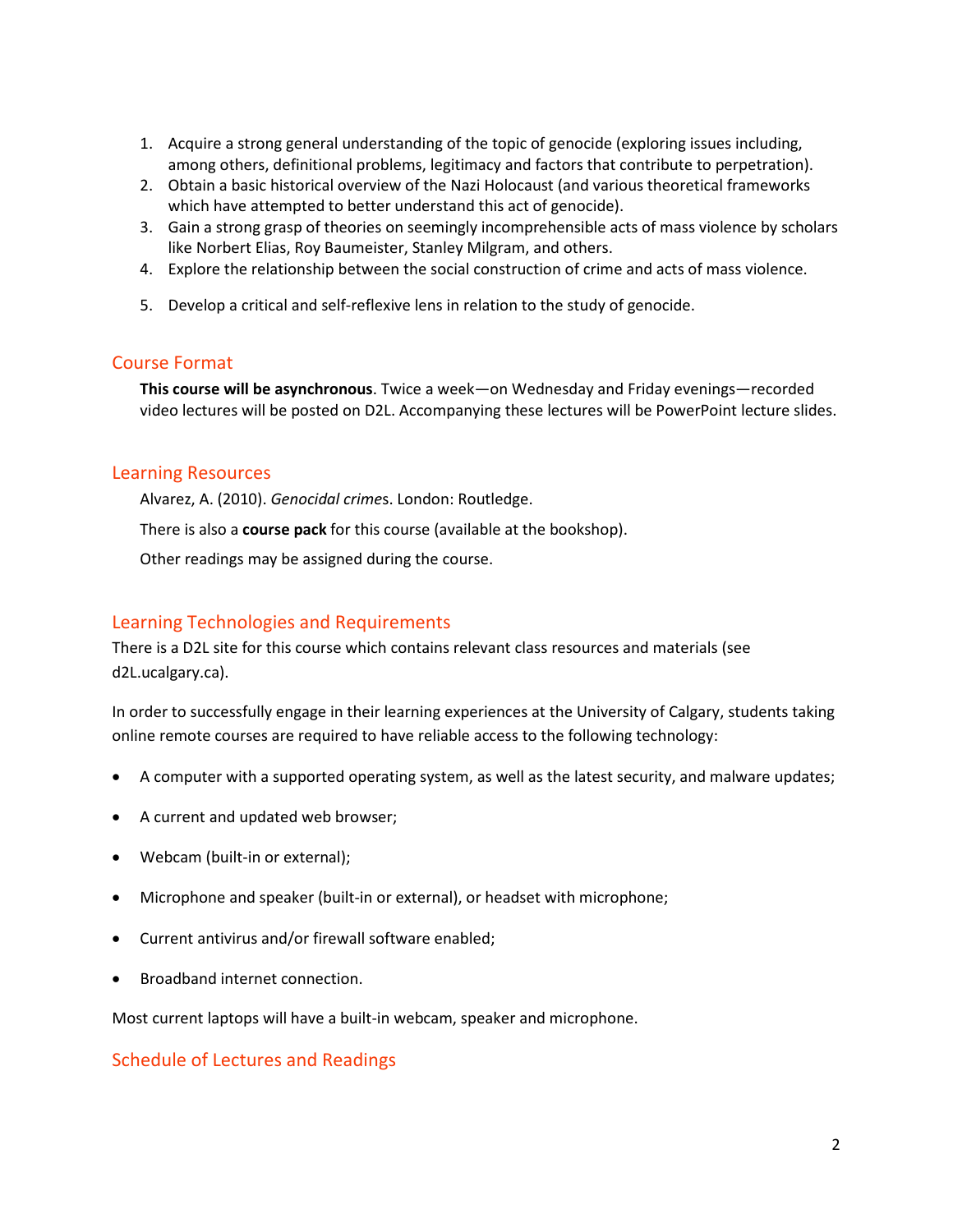- *Lecture 1 – Wed. Jan. 13:* Course overview, Introduction, and Alvarez (2010) Chapter 1. **Essential Reading/s:** Chapter 1 of Alvarez (2010).
- *Lecture 2— Fri. Jan. 15:* Overview of Goldhagen's (1997) "Hitler's Willing Executioners" and overview of Alvarez (2010) Chapter 2. **Essential Reading/s:** Course pack— Goldhagen, D. J. (1996). Hitler's Willing Executioners (pp. 3-14; 211-222) and Alvarez (2010) Chapter 2.
- *Lecture 3— Wed. Jan. 20:* Goldhagen and Genocide—video and overview of Alvarez (2010) Chapter 3. **Essential Reading/s:** Alvarez (2010) Chapter 3.
- *Lecture 4— Fri. Jan. 22:* Elias's Civilizing Process—part one. **Essential Reading/s:** Course pack—Weber, M. (1946). Politics as a Vocation (pp. 77-79).
- *Lecture 5— Wed. Jan. 27:* Overview of Alvarez (2010) Chapters 4 and 5. **Essential Reading/s:** Alvarez (2010) Chapters 4 and 5.
- *Lecture 6— Fri. Jan. 29:* Elias's Civilizing Process—part two. **Essential Reading/s:** Course pack— Elias, N. (1978). The Civilizing Process (pp. 143-160).
- *Lecture 7— Wed. Feb. 3:* Elias's Civilizing Process—part two (cont.). **Essential Reading/s:** Course pack—Linklater, A. & Mennell, S. (2010). Norbert Elias, the Civilizing Process: Sociogenetic and Psychogenetic Investigations—An Overview and Assessment. *History and Theory, 49*(3), 384-411.

*Supplementary (non-essential) reading*: Eisner, M. (2001). Modernization, Self-Control and Lethal Violence: The long-term dynamics of European homicide rates in theoretical perspective (pp. 618-638).

- *Lecture 8— Fri. Feb. 5:* Milgram's Obedience to Authority Experiments—part one (Obedience documentary). **Essential Reading/s:** Course pack—Russell (2018, Vol. 1: 1-11). Introduction. In *Understanding Willing Participants: Milgram's Obedience Experiments and the Holocaust* (Vol. 1).
- *Lecture 9— Wed. Feb 10:* Milgram's Obedience to Authority Experiments—part one (cont.) **Essential Reading/s:** Course pack—Russell (2018, Vol. 1: 111-137). Academia's Response to Milgram's Findings and Explanation. In *Understanding Willing Participants: Milgram's Obedience Experiments and the Holocaust* (Vol. 1).
- *Lecture 10— Fri. Feb. 12:* Ritzer's McDonaldization thesis. **Essential Reading/s:** Course pack—Ritzer, G. (1996). The McDonaldization of Society (pp. 9-33).

**TERM BREAK 14-20 FEB.**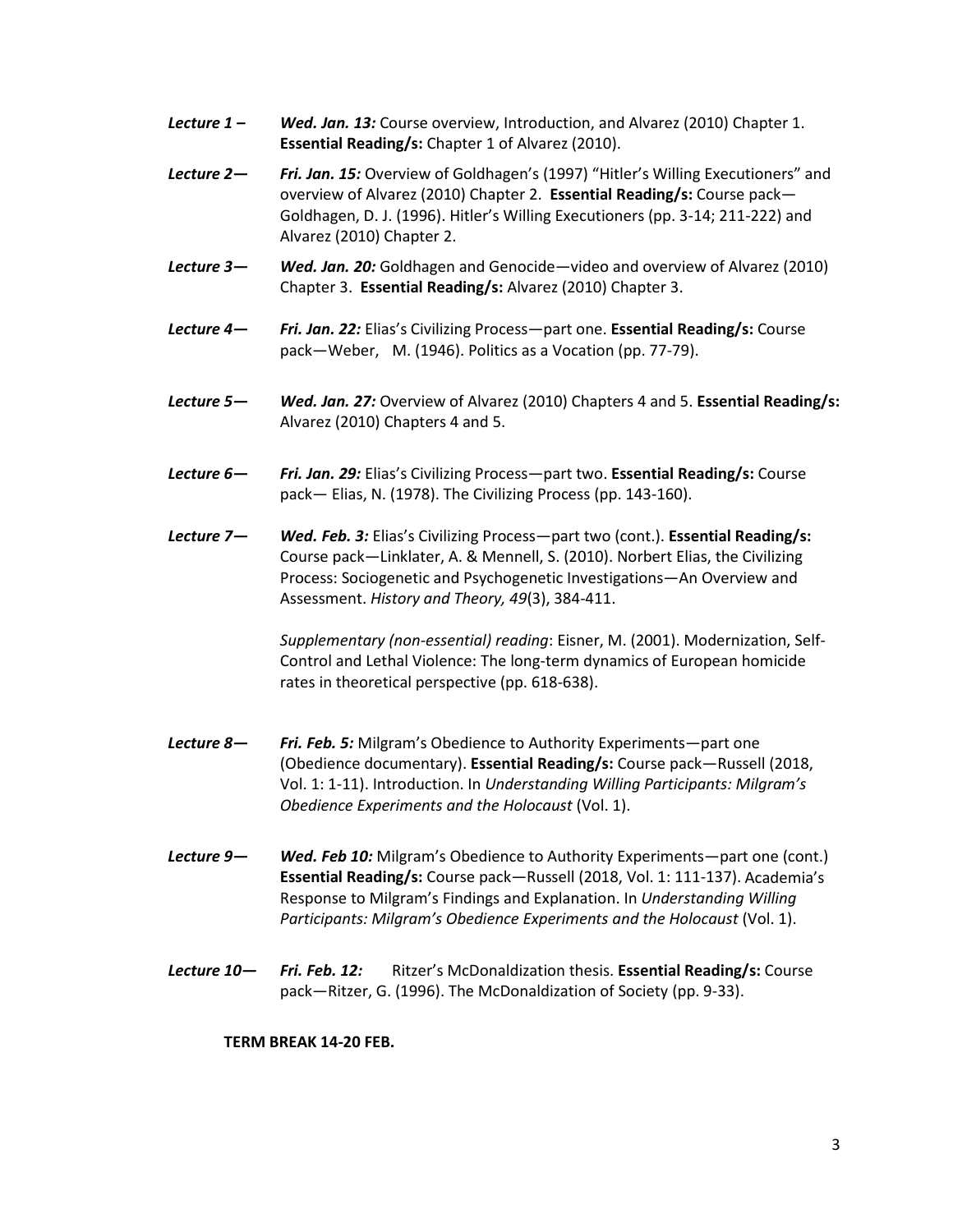*Lecture 11— Wed. Feb. 24:* Ritzer's McDonaldization thesis (cont.). **Essential Reading/s:** none.

#### *Lecture 12— Fri. Feb. 26:* **First Multiple Choice Test**

*Lecture 13— Wed. March 3:* Baumeister's thesis on 'evil' and techniques of neutralization. **Essential Reading/s:** Course pack—Russell, N. (2018, Vol. 2, 23-53). The Nazi Regime: Ideology, Ascendency and Consensus. In *Understanding Willing Participants: Milgram's Obedience Experiments and the Holocaust* (Vol. 2). For an Open Access (free) copy of this chapter, which should have been included in the Course book, go to: [https://link.springer.com/chapter/10.1007/978-3-319-](https://link.springer.com/chapter/10.1007/978-3-319-97999-1_2) [97999-1\\_2](https://link.springer.com/chapter/10.1007/978-3-319-97999-1_2)

> *Supplementary (non-essential) reading*: Baumeister, R. F. (1997). Evil: inside human cruelty and violence (pp. 16-25; 33-59).

- *Lecture 14— Fri. March. 5:* Obedience to Authority (part two): Russell and Gregory's (2011) reinterpretation. **Essential Reading/s:** Course pack—Russell, N. & Gregory, R. J. (2011). Spinning an organizational "web of obligation"? Moral choice in Stanley Milgram's "Obedience" experiments. *The American Review of Public Administration, 41*(5), 495-518.
- *Lecture 15— Wed. March 10:* Quinney, Chambliss and Reiman—Power: The Social Construction of Crime. **Essential Reading/s:** Course pack—Muncie, J. (2009). The construction and deconstruction of crime (pp. 11-16).
- *Lecture 16— Fri. March 12:* Quinney, Chambliss and Reiman—Power: The Social Construction of Crime (cont.). (Documentary). **Essential Reading/s:** Course pack—Chambliss, W. J. (1975). Towards a political economy of crime (pp. 149-170).
- *Lecture 17— Wed. March 17:* Obedience to Authority (part three): Bureaucracy and Technology. **Essential Reading/s:** Course pack—Russell, N. J. C. (2011). Milgram's Obedience to Authority Experiments. British Journal of Social Psychology (pp. 140-162).
- *Lecture 18— Fri. March 19:* Obedience to Authority (part three): Bureaucracy and Technology (cont.). **Essential Reading/s:** Course pack—Russell, N. (2018, Vol. 1: 155-190). A new theoretical path: the emergence of Milgram's bureaucratic machine. In *Understanding Willing Participants: Milgram's Obedience Experiments and the Holocaust* (Vol. 1).
- *Lecture 19— Wed. March 24:* The Holocaust: Bureaucracy, Trial and Error, and Technology. **Essential Reading/s:** Course pack—Russell, N. (2018, Vol. 2, 129-154). Operation Barbarossa and the Holocaust by Bullets—Bottom-Up Forces. In *Understanding*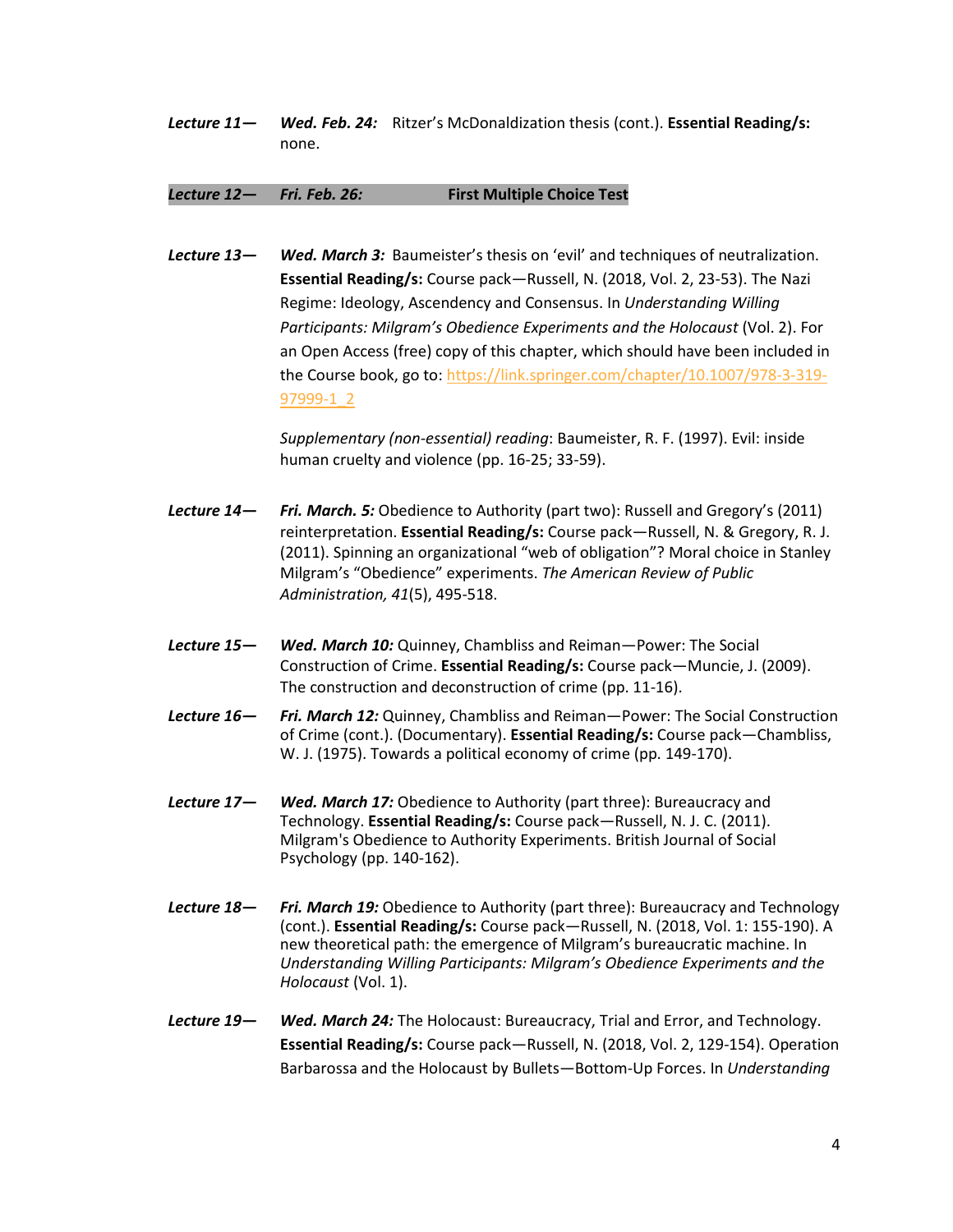*Willing Participants: Milgram's Obedience Experiments and the Holocaust* (Vol. 2).

*Supplementary (non-essential) reading*: Russell, N. (2018, Vol. 2, 65-88). World War Two and Nazi Forays into the Killing of Civilians. In *Understanding Willing Participants: Milgram's Obedience Experiments and the Holocaust* (Vol. 2). For an Open Access (free) copy of this chapter, go to:

[https://link.springer.com/chapter/10.1007/978-3-319-97999-1\\_3](https://link.springer.com/chapter/10.1007/978-3-319-97999-1_3)

*Supplementary (non-essential) reading*: Russell, N. (2018, Vol. 2, 101-119). Operation Barbarossa and the Holocaust by Bullets—Top-Down Forces. In *Understanding Willing Participants: Milgram's Obedience Experiments and the Holocaust* (Vol. 2). For an Open Access (free) copy of this chapter, go to: [https://link.springer.com/chapter/10.1007/978-3-319-97999-1\\_4](https://link.springer.com/chapter/10.1007/978-3-319-97999-1_4)

*Lecture 20— Fri. March 26:* The Holocaust: Bureaucracy, Trial and Error, and Technology (cont.). Lecture and documentary. **Essential Reading/s:** Course pack—Russell, N. (2018, Vol. 2, 167-203). The Rise of Operation Reinhard. In *Understanding Willing Participants: Milgram's Obedience Experiments and the Holocaust* (Vol. 2).

> *Supplementary (non-essential) reading*: Russell, N. (2018, Vol. 2, 219-234). The Solution to the Jewish Question—Auschwitz-Birkenau. In *Understanding Willing Participants: Milgram's Obedience Experiments and the Holocaust* (Vol. 2). For an Open Access (free) copy of this chapter, go to: [https://link.springer.com/chapter/10.1007/978-3-319-97999-1\\_7](https://link.springer.com/chapter/10.1007/978-3-319-97999-1_7)

- *Lecture 21— Wed. March 31:* The Civilizing Process—part three. **Essential Reading/s:** Course pack Garland, D. (1990). Punishment and Modern Society (pp. 213-247).
- *Lecture 22— Wed. April 7:* The Civilizing Process--part three (cont.). **Essential Reading/s:** Course pack—Bauman, Z. (1992). Modernity and the Holocaust (pp. vi-30). **Essays due today 5pm**
- *Lecture 23— Fri. April 9:* Humane killing. **Essential Reading/s:** Course pack—Russell, N. (2018, Vol. 2, 241-276). The Nazi's Pursuit for a "Humane" Method of Killing. In *Understanding Willing Participants: Milgram's Obedience Experiments and the Holocaust* (Vol. 2).

*Supplementary (non-essential) reading*: Russell, N. (2018, Vol. 2, 277-299). Conclusion—The Milgram-Holocaust Linkage and Beyond. In *Understanding Willing Participants: Milgram's Obedience Experiments and the Holocaust* (Vol. 2). For an Open Access (free) copy of this chapter, go to: [https://link.springer.com/chapter/10.1007/978-3-319-97999-1\\_9](https://link.springer.com/chapter/10.1007/978-3-319-97999-1_9)

#### *Lecture 24— Wed. April 14:* **Second Multiple Choice Test**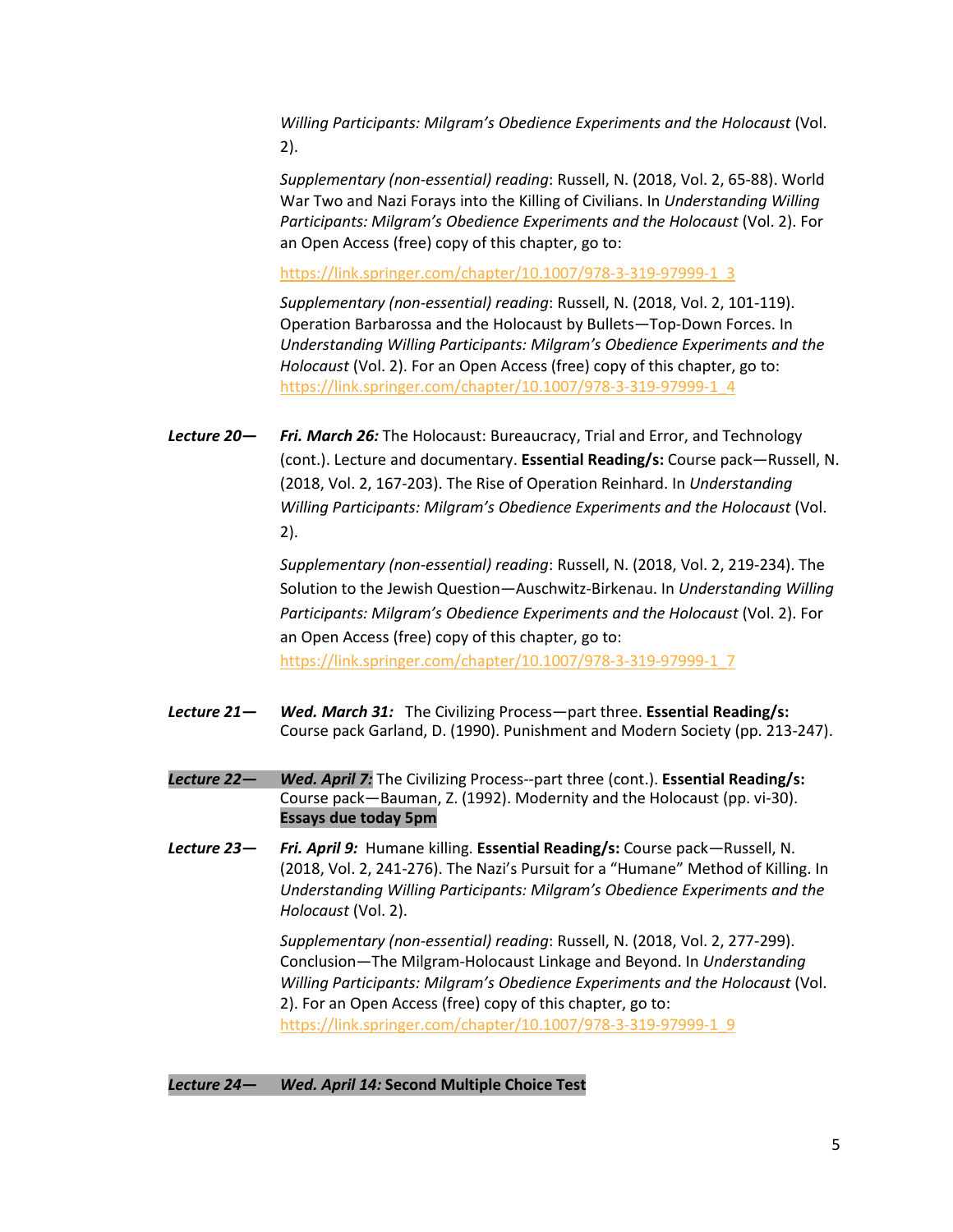|                                        | <b>DUE DATE</b>              | <b>PERCENTAGE</b> | <b>CONTENT</b>                                                                                                                                                                                                                                                                                                                                                                                          |
|----------------------------------------|------------------------------|-------------------|---------------------------------------------------------------------------------------------------------------------------------------------------------------------------------------------------------------------------------------------------------------------------------------------------------------------------------------------------------------------------------------------------------|
| First Multiple-<br><b>Choice Test</b>  | Friday, 26<br>February.      | 40%               | In this test students must answer<br>forty multiple-choice/true false<br>questions. These questions will be<br>based on lectures 1 to 10 (and all<br>the essential readings associated<br>with these lectures). Within a 24-<br>hour window (12.00am to 11.59pm<br>on Friday 26 February), students will<br>have 120 minutes or two hours to<br>complete this remote D2L quiz<br>function test.         |
| Second Multiple-<br><b>Choice Test</b> | Wednesday,<br>14 April       | 15%               | In this test students must answer<br>thirty multiple-choice/true false<br>questions. These questions will be<br>based on Lectures 13-23 (and all the<br>essential readings associated with<br>these lectures). Within a 24-hour<br>window (12.00am to 11.59pm on<br>Wednesday 14 April), students will<br>have 90 minutes or one and a half<br>hours to complete this remote D2L<br>quiz function test. |
| Essay                                  | 5pm<br>Wednesday,<br>7 April | 45%               | Length 2,000 words (maximum) not<br>including the out-of-text reference<br>section. APA referencing. Essay<br>questions below. Provide the full<br>essay question at the start of the<br>essay.                                                                                                                                                                                                         |

## Methods of Assessment and Grading Weights

Essay Questions:

- The perpetration of the Rwandan genocide and the Holocaust share nothing in common beyond being examples of genocide. Critically discuss.
- "Canada's treatment of Indigenous populations has been and remains genocidal." Critically evaluate this statement.
- Was the Holocaust due to antiquated anti-Semitic beliefs (Goldhagen, 1997) or was it a child of modernity (Bauman, 1989)?
- Develop your own essay question (the only stipulations are that your essay must apply some of the ideas or theoretical frameworks explored in this course and that the area of interest is directly related to the topics of genocide or terrorism). Please feel free to come and discuss your ideas with me.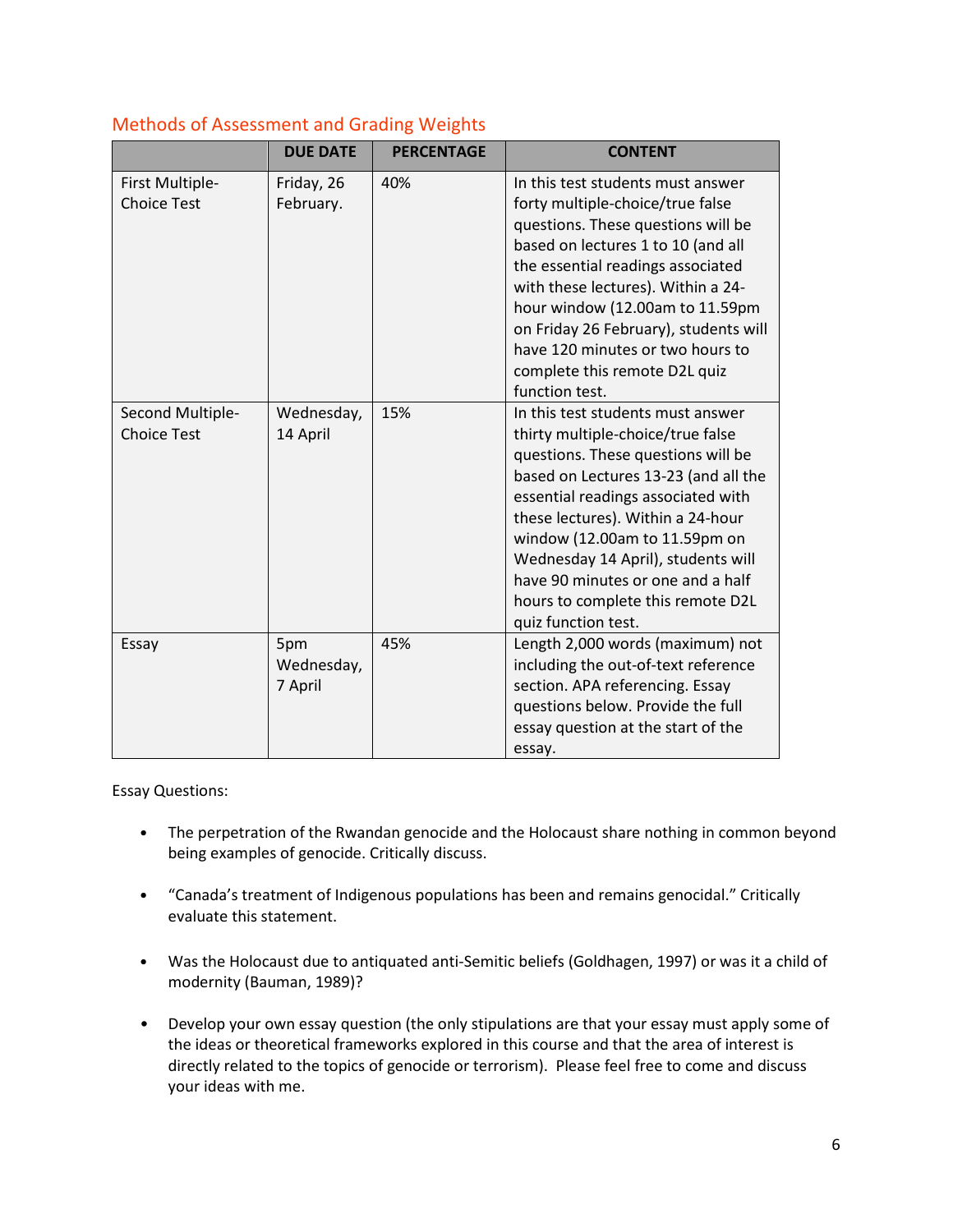### Grading Scale

Letter grades will be assigned and submitted to the registrar based on the following scale:

| Grade        | Percent range  | <b>Grade Point Value</b> | <b>Description</b>                                                                    |
|--------------|----------------|--------------------------|---------------------------------------------------------------------------------------|
| $A+$         | $96 - 100%$    | 4.0                      | Outstanding performance                                                               |
| A            | $90 - 95.99%$  | 4.0                      | <b>Excellent performance</b>                                                          |
| А-           | $85 - 89.99%$  | 3.7                      | Approaching excellent performance                                                     |
| $B+$         | $80 - 84.99%$  | 3.3                      | Exceeding good performance                                                            |
| B            | $75 - 79.99%$  | 3.0                      | Good performance                                                                      |
| <b>B-</b>    | $70 - 74.99%$  | 2.7                      | Approaching good performance                                                          |
| $C+$         | $67 - 69.99\%$ | 2.3                      | Exceeding satisfactory performance                                                    |
| $\mathsf{C}$ | $63 - 66.99%$  | 2.0                      | Satisfactory performance                                                              |
| $C -$        | $59 - 62.99%$  | 1.7                      | Approaching satisfactory performance                                                  |
| D+           | $55 - 58.99%$  | 1.3                      | Marginal pass. Insufficient preparation for<br>subsequent courses in the same subject |
| D            | $50 - 54.99%$  | 1.0                      | Minimal Pass. Insufficient preparation for<br>subsequent courses in the same subject. |
| F            | <50%           | 0                        | Failure. Did not meet course requirements.                                            |

### Absences and Deferrals

Students who miss class assessments (tests, participation activities, or other assignments) should inform their instructor as soon as possible. If the reason provided for the absence is acceptable, the instructor may decide that any arrangements made can take forms other than make-up tests or assignments. For example, the weight of a missed grade may be added to another assignment or test.

**Deferred Final Exam Form:** Please note that requests to defer a Registrar scheduled final exam are dealt with through the Registrar's Office. Further information can be found at: <https://www.ucalgary.ca/registrar/exams/deferred-exams>

**Deferred Term Work Form:** Deferral of term work past the end of a term requires a form to be filled out by the student and submitted, along with any supporting documentation, to the instructor. The form is available at:

<https://live-ucalgary.ucalgary.ca/sites/default/files/teams/14/deferral-of-term-work-2020.pdf> Once an extension date has been agreed between instructor and student, the instructor will email the form to the Faculty of Arts Program Information Centre (ascarts@ucalgary.ca) for approval by the Associate Dean.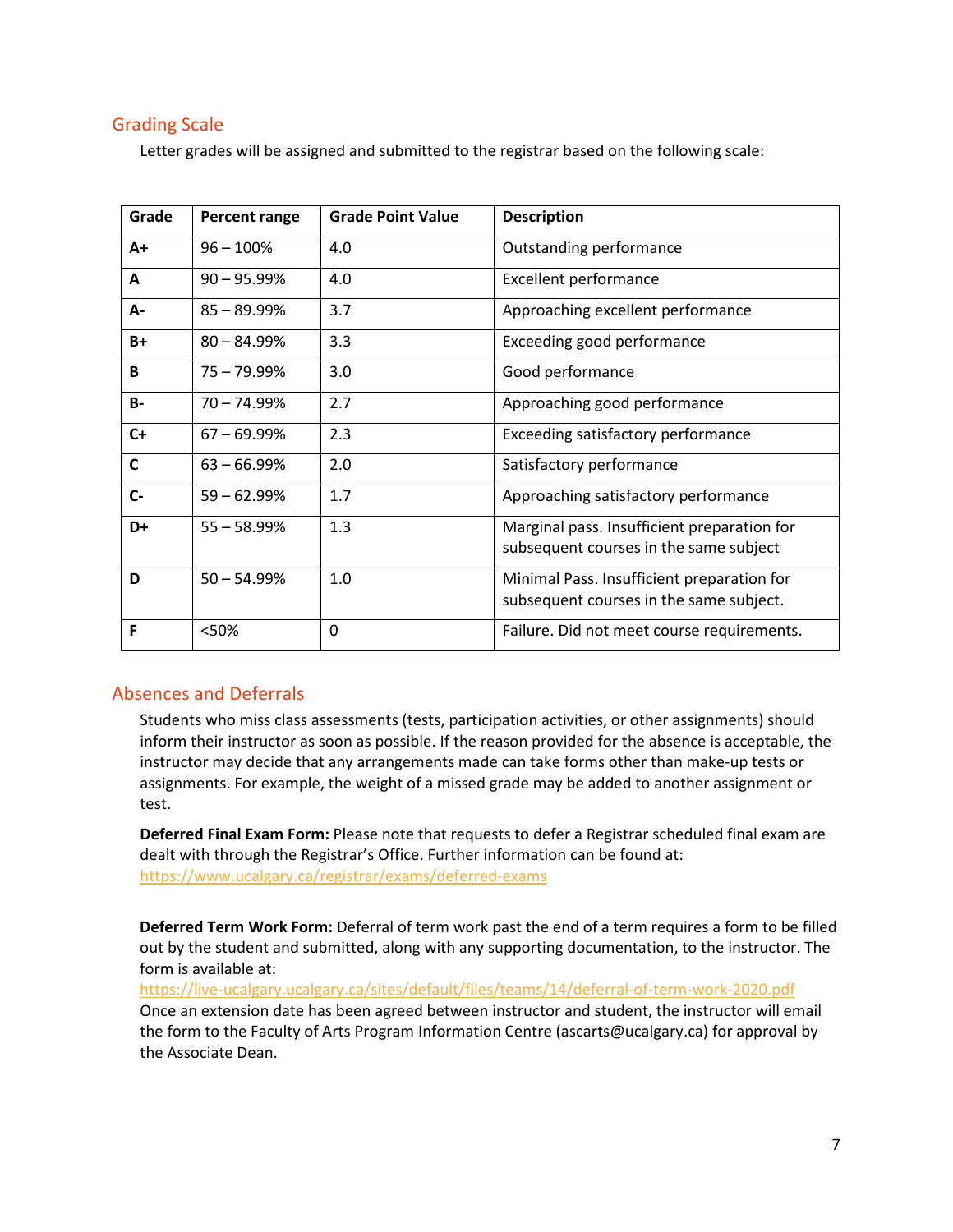### Grade Reappraisal

Within two weeks of the date the exam/assignment is returned, students seeking reappraisal of examinations or assignments must submit a written response to the instructor explaining the basis for reconsideration of one's mark. The instructor will reconsider the grade assigned and will then book a time with the student to discuss his or her work and rationale. It should be noted that a reassessed grade may be raised, lowered, or remain the same.

### Handing in Papers, Assignments

- 1. The main Sociology Department office does not deal with any course-related matters. Please speak directly to your instructor.
- 2. **Protection of Privacy:** The Freedom of Information and Protection of Privacy (FOIPP) legislation does not allow students to retrieve any course material from public places. Anything that requires handing back will be returned directly during class or office hours. If students are unable to pick up their assignments from the instructor, they can provide the instructor with a stamped, self-addressed envelope to be used for the return of the assignment. Private information related to the individual student is treated with the utmost regard by the faculty at the University of Calgary
- 3. Final grades are not posted by the Sociology Department. They are only available online.

#### Research Ethics

Students are advised that any research with human subjects – including any interviewing (even with friends and family), opinion polling, or unobtrusive observation – must have the approval of the Conjoint Faculties Research Ethics Board. In completing course requirements, students must not undertake any human subjects research without discussing their plans with the instructor, to determine if ethics approval is required.

### Copyright Legislation

All students are required to read the University of Calgary policy on Acceptable Use of Material Protected by Copyright [\(https://www.ucalgary.ca/policies/files/policies/acceptable-use-of-material](https://www.ucalgary.ca/policies/files/policies/acceptable-use-of-material-protected-by-copyright-policy.pdf)[protected-by-copyright-policy.pdf\)](https://www.ucalgary.ca/policies/files/policies/acceptable-use-of-material-protected-by-copyright-policy.pdf) and requirements of the Copyright Act [\(https://laws](https://laws-lois.justice.gc.ca/eng/acts/C-42/index.html)[lois.justice.gc.ca/eng/acts/C-42/index.html\)](https://laws-lois.justice.gc.ca/eng/acts/C-42/index.html) to ensure they are aware of the consequences of unauthorized sharing of course materials (including instructor notes, electronic versions of textbooks etc.). Students who use material protected by copyright in violation of this policy may be disciplined under the Non-Academic Misconduct Policy.

#### Instructor Intellectual Property

Course materials created by professor(s) (including course outlines, presentations and posted notes, labs, case studies, assignments and exams) remain the intellectual property of the professor(s). These materials may NOT be reproduced, redistributed or copied without the explicit consent of the professor. The posting of course materials to third party websites such as note-sharing sites without permission is prohibited. Sharing of extracts of these course materials with other students enrolled in the course at the same time may be allowed under fair dealing.

#### Recording of Lectures

The audio or video recording of lectures and taking screengrabs of PowerPoint slides during the lecture are not permitted without explicit authorization. The non-authorized media recording of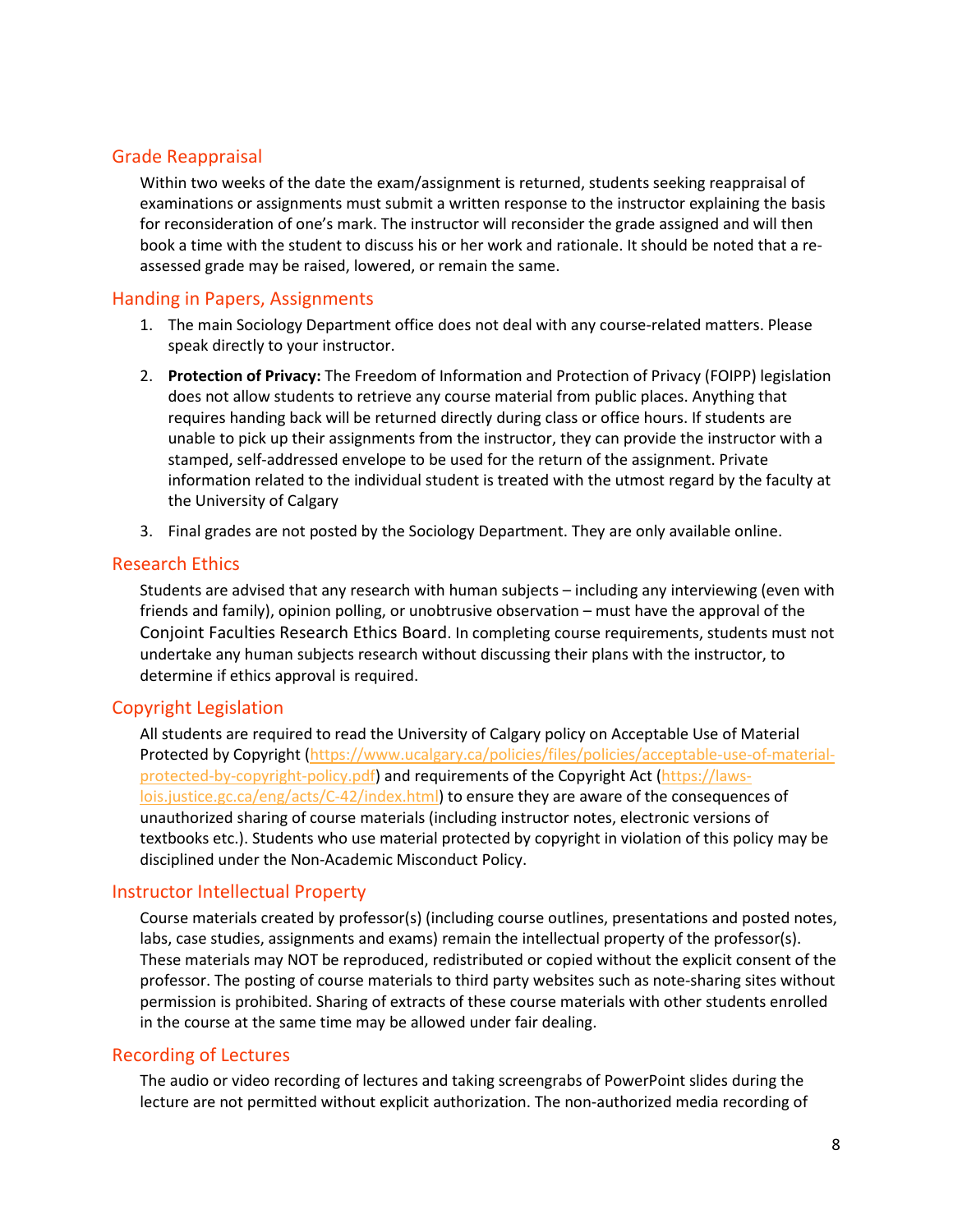lectures is inconsistent with the Code of Conduct and may result in discipline in accordance with the Student Non-Academic Misconduct Policy and Procedure. For more information click here: [https://www.ucalgary.ca/policies/files/policies/non-academic-misconduct-policy.pdf.](https://www.ucalgary.ca/policies/files/policies/non-academic-misconduct-policy.pdf)

### Sharing of Lecture Notes and Exam Questions

Publicly sharing lectures notes and exam questions on 3rd party sites such as OneClass, StudyBlue, Quizlet, Course Hero, etc. is not permitted. If you wish to use these helpful studying tools, make sure you adjust your privacy settings accordingly. Any violations are subject to investigation under the UofC Student Non-Academic Misconduct Policy. For more information, click here[:https://www.ucalgary.ca/policies/files/policies/non-academic-misconduct-policy.pdf.](https://www.ucalgary.ca/policies/files/policies/non-academic-misconduct-policy.pdf)

### Academic Misconduct

Please refer to the website listed below for information on University of Calgary policies on Plagiarism/Cheating/Other Academic Misconduct: <http://www.ucalgary.ca/pubs/calendar/current/k.html>

### Academic Accommodation

Students seeking an accommodation based on disability or medical concerns should contact Student Accessibility Services; SAS will process the request and issue letters of accommodation to instructors. For additional information on support services and accommodations for students with disabilities, visit www.ucalgary.ca/access/. Students who require an accommodation in relation to their coursework based on a protected ground other than disability should communicate this need in writing to their Instructor. The full policy on Student Accommodations is available at: <http://www.ucalgary.ca/policies/files/policies/student-accommodation-policy.pdf>

Students needing an Accommodation based on a Protected Ground other than Disability, should communicate this need, preferably in writing, to the course instructor.

## Libraries & Cultural Resources

To contact your librarian or find out about the resources and services available to sociology students go to the Sociology Library guide[: https://library.ucalgary.ca/guides/sociology](https://library.ucalgary.ca/guides/sociology)

To access the main Library website go to[: https://library.ucalgary.ca](https://library.ucalgary.ca/)

## Wellness and Mental Health Resources

The University of Calgary recognizes the pivotal role that mental health plays in physical health, social connectedness and academic success, and aspires to create a caring and supportive campus community where individuals can freely talk about mental health and receive support when needed. We encourage you to explore the excellent mental health resources available throughout the university community, such as counselling, self-help resources, peer support or skills-building available through Student Wellness Services (Room 370 MacEwan Student Centre, [https://www.ucalgary.ca/wellness-services/services/mental-health-services\)](https://www.ucalgary.ca/wellness-services/services/mental-health-services) and the Campus Mental Health Strategy [\(http://www.ucalgary.ca/mentalhealth/\)](http://www.ucalgary.ca/mentalhealth/).

## Student Success Centre

The Student Success Centre provides services and programs to ensure students can make the most of their time at the University of Calgary. Our advisors, learning support staff, and writing support staff assist students in enhancing their skills and achieving their academic goals. They provide tailored learning support and advising programs, as well as one-on-one services, free of charge to